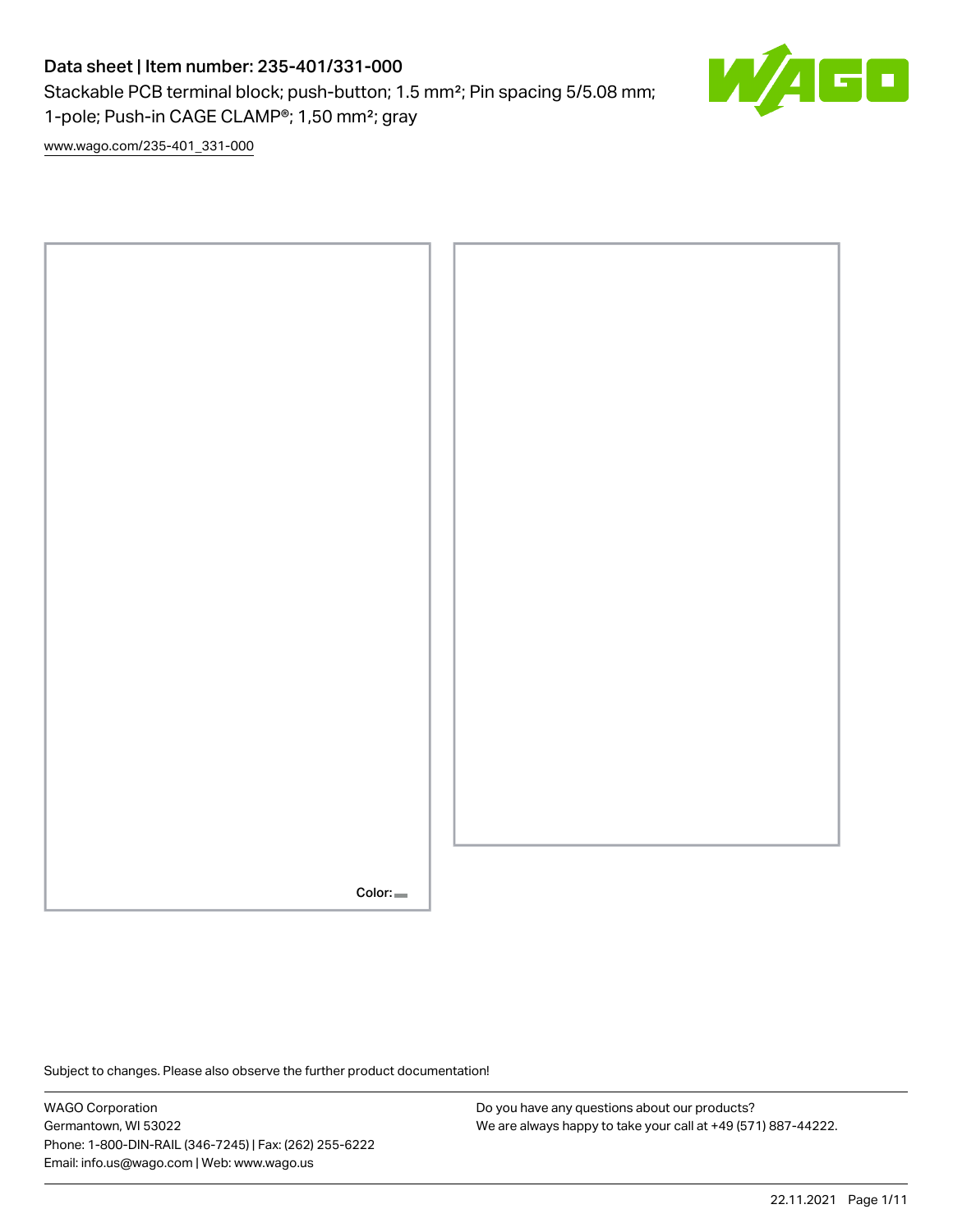



## Item description

- $\blacksquare$ Modular PCB terminal blocks with push-buttons for custom terminal strip assemblies
- $\blacksquare$ Push-in termination of solid and ferruled conductors
- $\blacksquare$ Convenient termination/removal of fine-stranded conductors via push-buttons
- $\blacksquare$ Set to metric or inch pin spacing by compressing terminal strips or pulling them apart

## Data

## Notes

| Variants: | Other colors                                                     |
|-----------|------------------------------------------------------------------|
|           | Other versions (or variants) can be requested from WAGO Sales or |
|           | configured at https://configurator.wago.com/                     |

## Electrical data

## IEC Approvals

| Ratings per                 | IEC/EN 60664-1                                                       |
|-----------------------------|----------------------------------------------------------------------|
| Rated voltage (III / 3)     | 250 V                                                                |
| Rated surge voltage (III/3) | 4 <sub>kV</sub>                                                      |
| Rated voltage (III/2)       | 320 V                                                                |
| Rated surge voltage (III/2) | 4 <sub>k</sub> V                                                     |
| Nominal voltage (II/2)      | 630 V                                                                |
| Rated surge voltage (II/2)  | 4 <sub>k</sub> V                                                     |
| Rated current               | 17.5A                                                                |
| Legend (ratings)            | (III / 2) $\triangleq$ Overvoltage category III / Pollution degree 2 |

Subject to changes. Please also observe the further product documentation!

| <b>WAGO Corporation</b>                                | Do you have any questions about our products?                 |
|--------------------------------------------------------|---------------------------------------------------------------|
| Germantown, WI 53022                                   | We are always happy to take your call at +49 (571) 887-44222. |
| Phone: 1-800-DIN-RAIL (346-7245)   Fax: (262) 255-6222 |                                                               |
| Email: info.us@wago.com   Web: www.wago.us             |                                                               |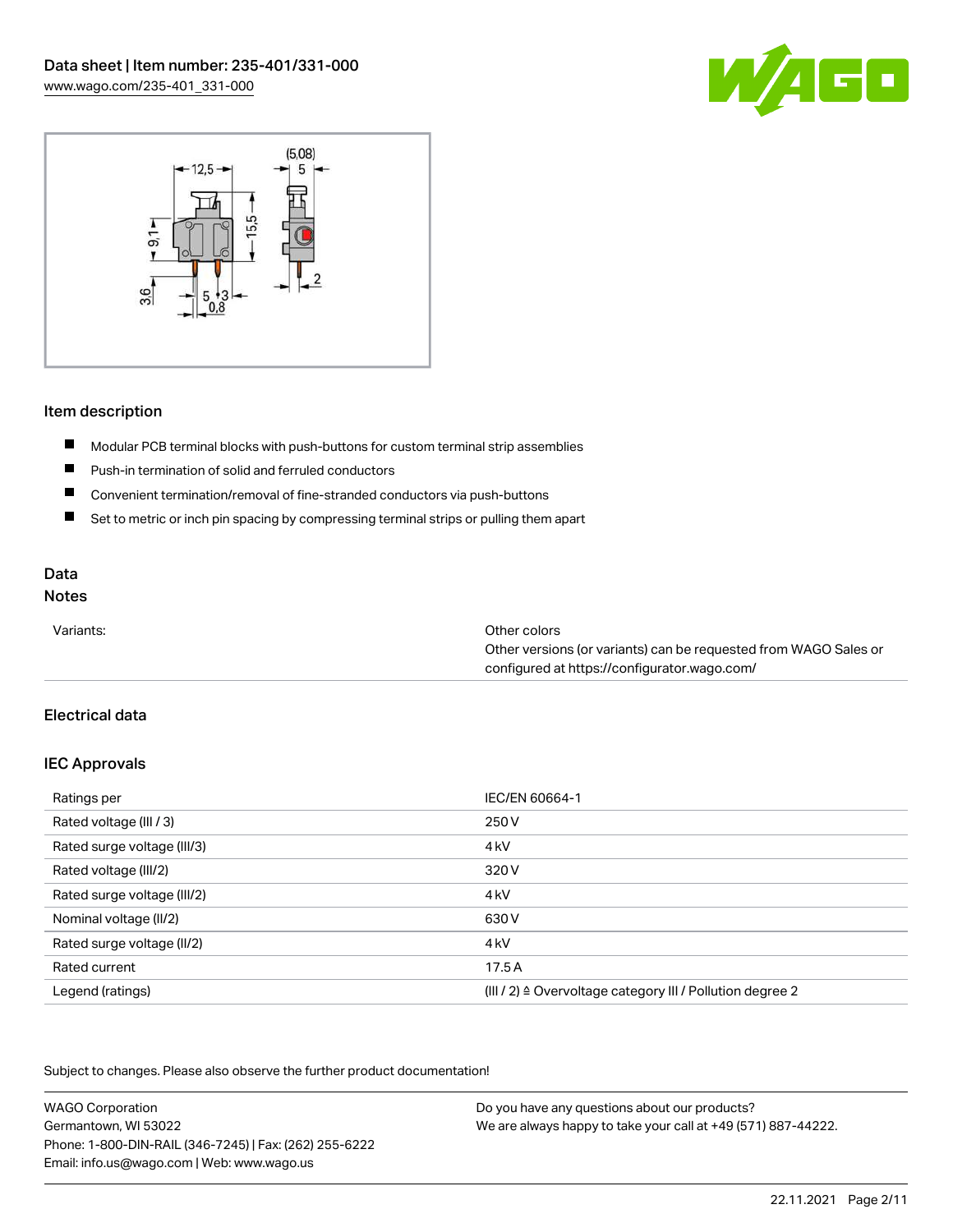

## UL Approvals

| Approvals per                  | UL 1059 |
|--------------------------------|---------|
| Rated voltage UL (Use Group B) | 300 V   |
| Rated current UL (Use Group B) | 10 A    |
| Rated voltage UL (Use Group D) | 300 V   |
| Rated current UL (Use Group D) | 10 A    |

## CSA Approvals

| Approvals per                   | CSA   |
|---------------------------------|-------|
| Rated voltage CSA (Use Group B) | 300 V |
| Rated current CSA (Use Group B) | 15 A  |

## Connection data

| Total number of connection points |  |
|-----------------------------------|--|
| Total number of potentials        |  |
| Number of connection types        |  |
| Number of levels                  |  |

## Connection 1

#### Connection technology example and the connection of the connection of the connection of the connection of the connection of the connection of the connection of the connection of the connection of the connection of the conn

|                                                   | FUSI FIIT UAUE ULAIVIF                 |
|---------------------------------------------------|----------------------------------------|
| Actuation type                                    | Push-button                            |
| Solid conductor                                   | $0.21.5$ mm <sup>2</sup> / 20  14 AWG  |
| Fine-stranded conductor                           | $0.751.5$ mm <sup>2</sup> / 20  14 AWG |
| Fine-stranded conductor; with insulated ferrule   | $0.251$ mm <sup>2</sup>                |
| Fine-stranded conductor; with uninsulated ferrule | $0.251$ mm <sup>2</sup>                |
| Strip length                                      | $910$ mm / 0.35  0.39 inch             |
| Conductor connection direction to PCB             | 0°                                     |
| Number of poles                                   |                                        |
|                                                   |                                        |

## Physical data

| Pin spacing             | 5/5.08 mm / 0.197/0.2 inch |
|-------------------------|----------------------------|
| Width                   | 6.5 mm / 0.256 inch        |
| Height                  | 19.1 mm / 0.752 inch       |
| Height from the surface | 15.5 mm / 0.61 inch        |
| Depth                   | 12.5 mm / 0.492 inch       |

Subject to changes. Please also observe the further product documentation!

| <b>WAGO Corporation</b>                                | Do you have any questions about our products?                 |
|--------------------------------------------------------|---------------------------------------------------------------|
| Germantown, WI 53022                                   | We are always happy to take your call at +49 (571) 887-44222. |
| Phone: 1-800-DIN-RAIL (346-7245)   Fax: (262) 255-6222 |                                                               |
| Email: info.us@wago.com   Web: www.wago.us             |                                                               |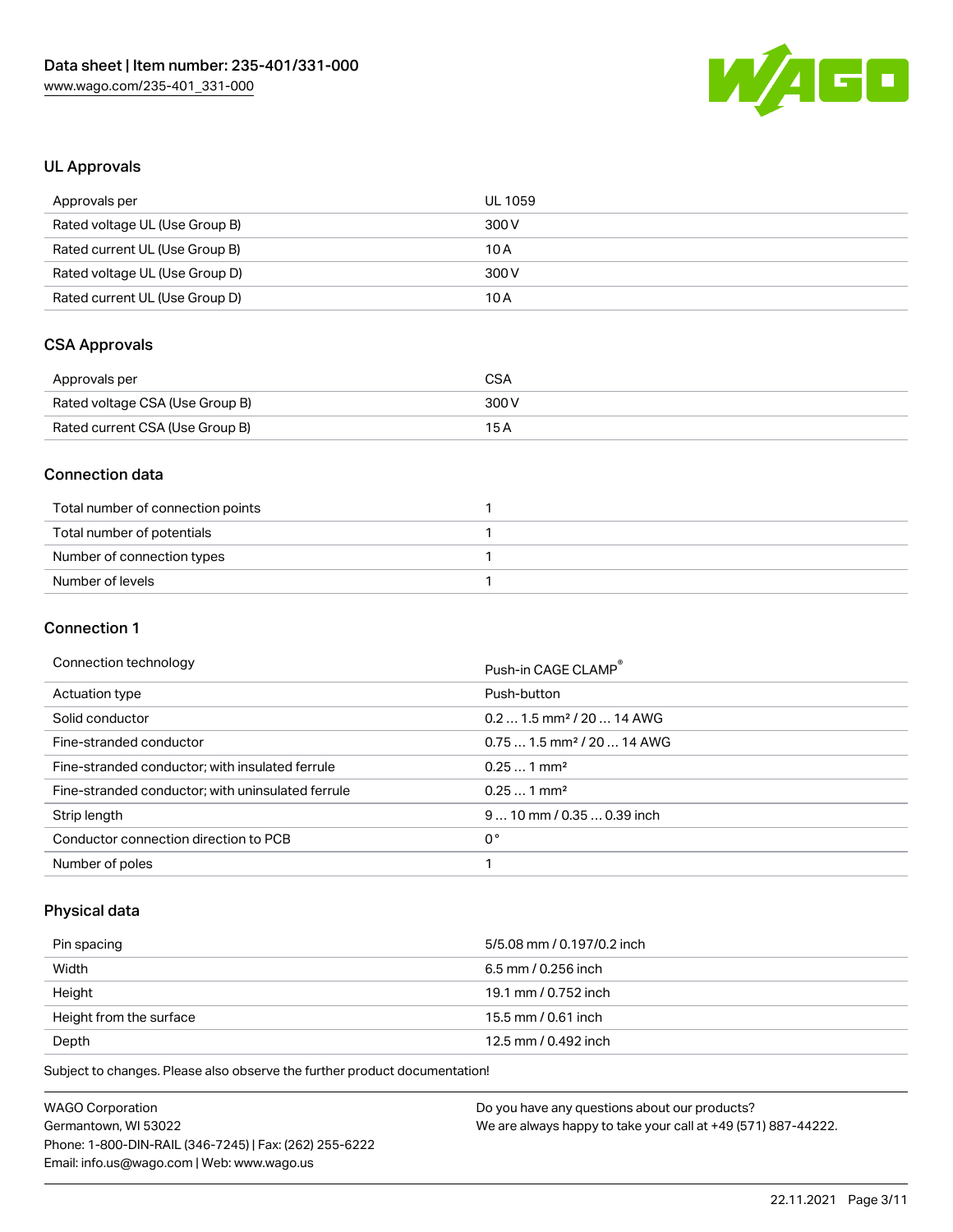[www.wago.com/235-401\\_331-000](http://www.wago.com/235-401_331-000)



| Solder pin length                    | 3.6 mm              |
|--------------------------------------|---------------------|
| Solder pin dimensions                | $0.4 \times 0.8$ mm |
| Drilled hole diameter with tolerance | $1^{(+0.1)}$ mm     |

## PCB contact

| PCB Contact                         | THT                                 |
|-------------------------------------|-------------------------------------|
| Solder pin arrangement              | within the terminal block (in-line) |
| Number of solder pins per potential |                                     |

## Material data

| Color                       | gray                                    |
|-----------------------------|-----------------------------------------|
| Material group              |                                         |
| Insulation material         | Polyamide (PA66)                        |
| Flammability class per UL94 | V <sub>0</sub>                          |
| Clamping spring material    | Chrome nickel spring steel (CrNi)       |
| Contact material            | Electrolytic copper ( $E_{\text{Cu}}$ ) |
| Contact plating             | tin-plated                              |
| Fire load                   | $0.013$ MJ                              |
| Weight                      | 0.8 <sub>g</sub>                        |

## Environmental requirements

| Limit temperature range | +105 °C<br>$-60$ |  |
|-------------------------|------------------|--|
|-------------------------|------------------|--|

## Commercial data

| Product Group         | 4 (Printed Circuit) |
|-----------------------|---------------------|
| PU (SPU)              | 800 (100) Stück     |
| Packaging type        | box                 |
| Country of origin     | <b>CN</b>           |
| <b>GTIN</b>           | 4055143258531       |
| Customs tariff number | 8536904000          |

## Approvals / Certificates

Country specific Approvals

| Logo | Approval   | Additional Approval Text | name    |
|------|------------|--------------------------|---------|
|      | <b>CCA</b> | EN 60947                 | NTR NL- |

Subject to changes. Please also observe the further product documentation!

| <b>WAGO Corporation</b>                                | Do you have any questions about our products?                 |
|--------------------------------------------------------|---------------------------------------------------------------|
| Germantown. WI 53022                                   | We are always happy to take your call at +49 (571) 887-44222. |
| Phone: 1-800-DIN-RAIL (346-7245)   Fax: (262) 255-6222 |                                                               |
| Email: info.us@wago.com   Web: www.wago.us             |                                                               |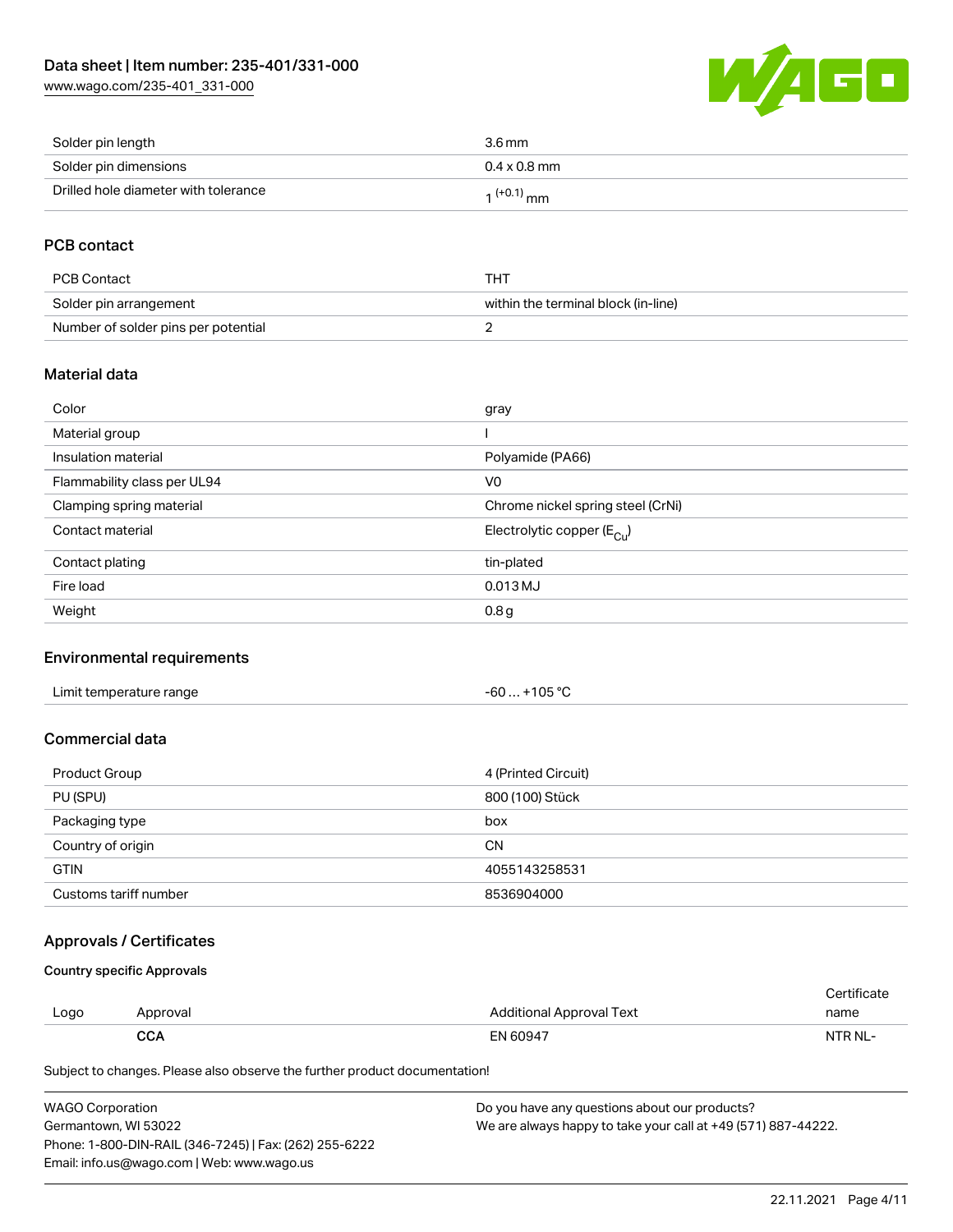

NTR NL 6919

NTR NL-7774

1673956

2160584.38

| DEKRA Certification B.V.                             |              | 7144         |
|------------------------------------------------------|--------------|--------------|
| <b>CCA</b><br>DEKRA Certification B.V.               | EN 60998     | NTR1<br>6919 |
| <b>CCA</b><br>DEKRA Certification B.V.               | EN 60947-7-4 | NTR1<br>7774 |
| <b>CSA</b><br>DEKRA Certification B.V.               | C22.2        | 1673         |
| <b>KEMA/KEUR</b><br>DEKRA Certification B.V.<br>KEMA | EN 60947     | 2160         |

VDE EN 60947 40029328 VDE Prüf- und Zertifizierungsinstitut VDE

## Ship Approvals

| Logo | Approval                                                | <b>Additional Approval Text</b> | Certificate<br>name               |
|------|---------------------------------------------------------|---------------------------------|-----------------------------------|
| ABS  | <b>ABS</b><br>American Bureau of Shipping               |                                 | $19-$<br>HG1869876-<br><b>PDA</b> |
|      | <b>DNV GL</b><br>Det Norske Veritas, Germanischer Lloyd |                                 | TAE000016Z                        |

#### UL-Approvals

| Logo | Approval                            | <b>Additional Approval Text</b> | Certificate<br>name |
|------|-------------------------------------|---------------------------------|---------------------|
| Б    | UL<br>UL International Germany GmbH | $\overline{\phantom{0}}$        | E45172              |

.<br>Subject to changes. Please also observe the further product documentation!

| <b>WAGO Corporation</b>                                | Do you have any questions about our products?                 |
|--------------------------------------------------------|---------------------------------------------------------------|
| Germantown, WI 53022                                   | We are always happy to take your call at +49 (571) 887-44222. |
| Phone: 1-800-DIN-RAIL (346-7245)   Fax: (262) 255-6222 |                                                               |
| Email: info.us@wago.com   Web: www.wago.us             |                                                               |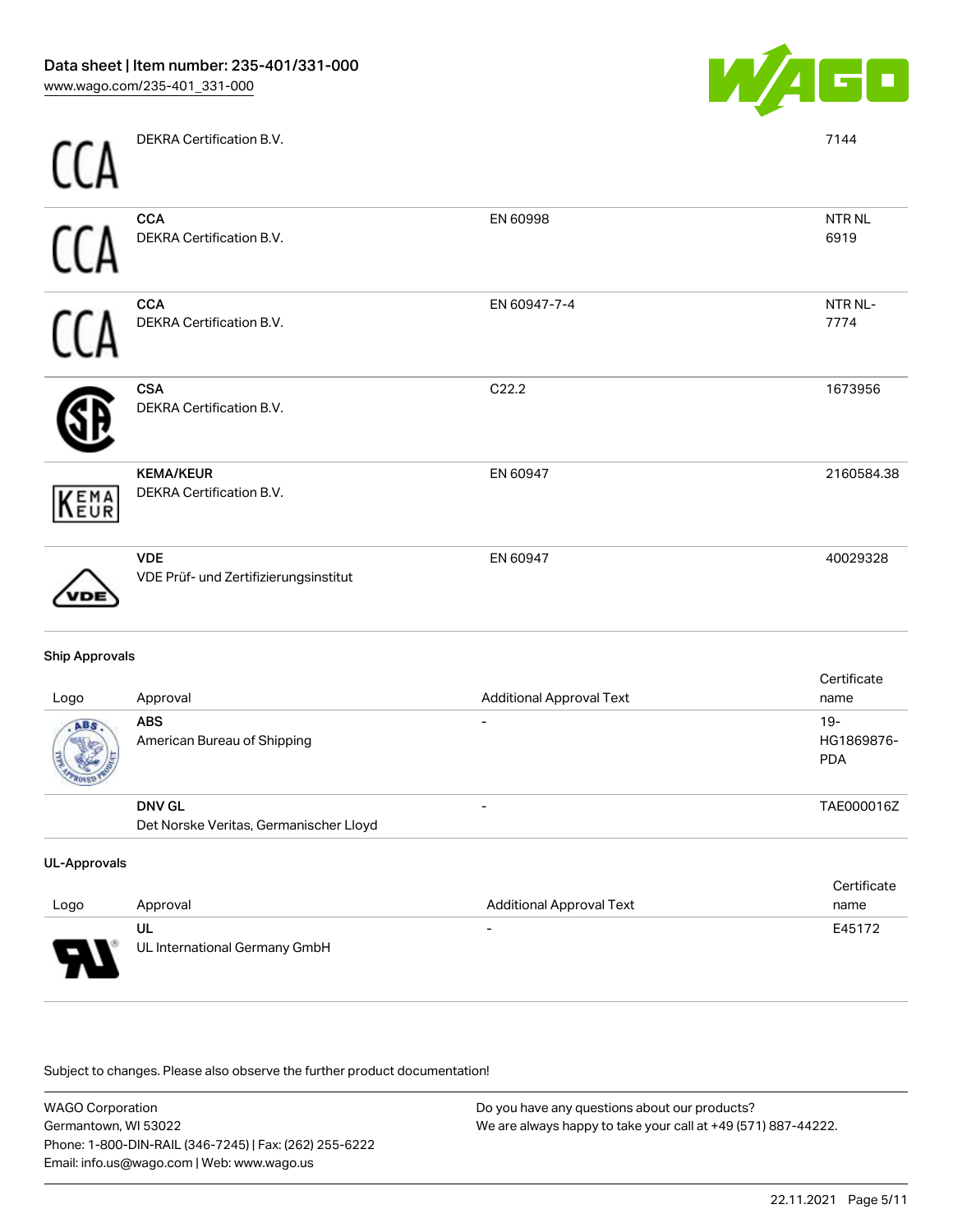

#### Mounting



| Intermediate plate |                                                   |                      |
|--------------------|---------------------------------------------------|----------------------|
|                    | Item no.: 235-701                                 | www.wago.com/235-701 |
|                    | Spacer; for doubling the pin spacing; gray        |                      |
| End plates         |                                                   |                      |
| End plate          |                                                   |                      |
|                    | Item no.: 235-850                                 |                      |
|                    | End plate; snap-fit type; 1 mm thick; white       | www.wago.com/235-850 |
|                    | Item no.: 235-800                                 |                      |
|                    | End plate; snap-fit type; 1 mm thick; red         | www.wago.com/235-800 |
|                    | Item no.: 235-100                                 |                      |
|                    | End plate; snap-fit type; 1 mm thick; gray        | www.wago.com/235-100 |
|                    | Item no.: 235-500                                 |                      |
|                    | End plate; snap-fit type; 1 mm thick; black       | www.wago.com/235-500 |
|                    | Item no.: 235-650                                 |                      |
|                    | End plate; snap-fit type; 1 mm thick; violet      | www.wago.com/235-650 |
|                    | Item no.: 235-600                                 |                      |
|                    | End plate; snap-fit type; 1 mm thick; orange      | www.wago.com/235-600 |
|                    | Item no.: 235-700                                 |                      |
|                    | End plate; snap-fit type; 1 mm thick; light green | www.wago.com/235-700 |
|                    | Item no.: 235-550                                 |                      |
|                    | End plate; snap-fit type; 1 mm thick; yellow      | www.wago.com/235-550 |
|                    | Item no.: 235-200                                 |                      |
|                    | End plate; snap-fit type; 1 mm thick; dark gray   | www.wago.com/235-200 |
|                    | Item no.: 235-400                                 |                      |
|                    | End plate; snap-fit type; 1 mm thick; blue        | www.wago.com/235-400 |
|                    | Item no.: 235-300                                 |                      |
|                    | End plate; snap-fit type; 1 mm thick; light gray  | www.wago.com/235-300 |

#### Optional accessories

Ferrules

| Ferrule |                                                                                                                         |                      |
|---------|-------------------------------------------------------------------------------------------------------------------------|----------------------|
|         | Item no.: 216-101<br>Ferrule; Sleeve for 0.5 mm <sup>2</sup> / AWG 22; uninsulated; electro-tin plated; silver-colored  | www.wago.com/216-101 |
|         | Item no.: 216-102<br>Ferrule; Sleeve for 0.75 mm <sup>2</sup> / AWG 20; uninsulated; electro-tin plated; silver-colored | www.wago.com/216-102 |

Subject to changes. Please also observe the further product documentation!

WAGO Corporation Germantown, WI 53022 Phone: 1-800-DIN-RAIL (346-7245) | Fax: (262) 255-6222 Email: info.us@wago.com | Web: www.wago.us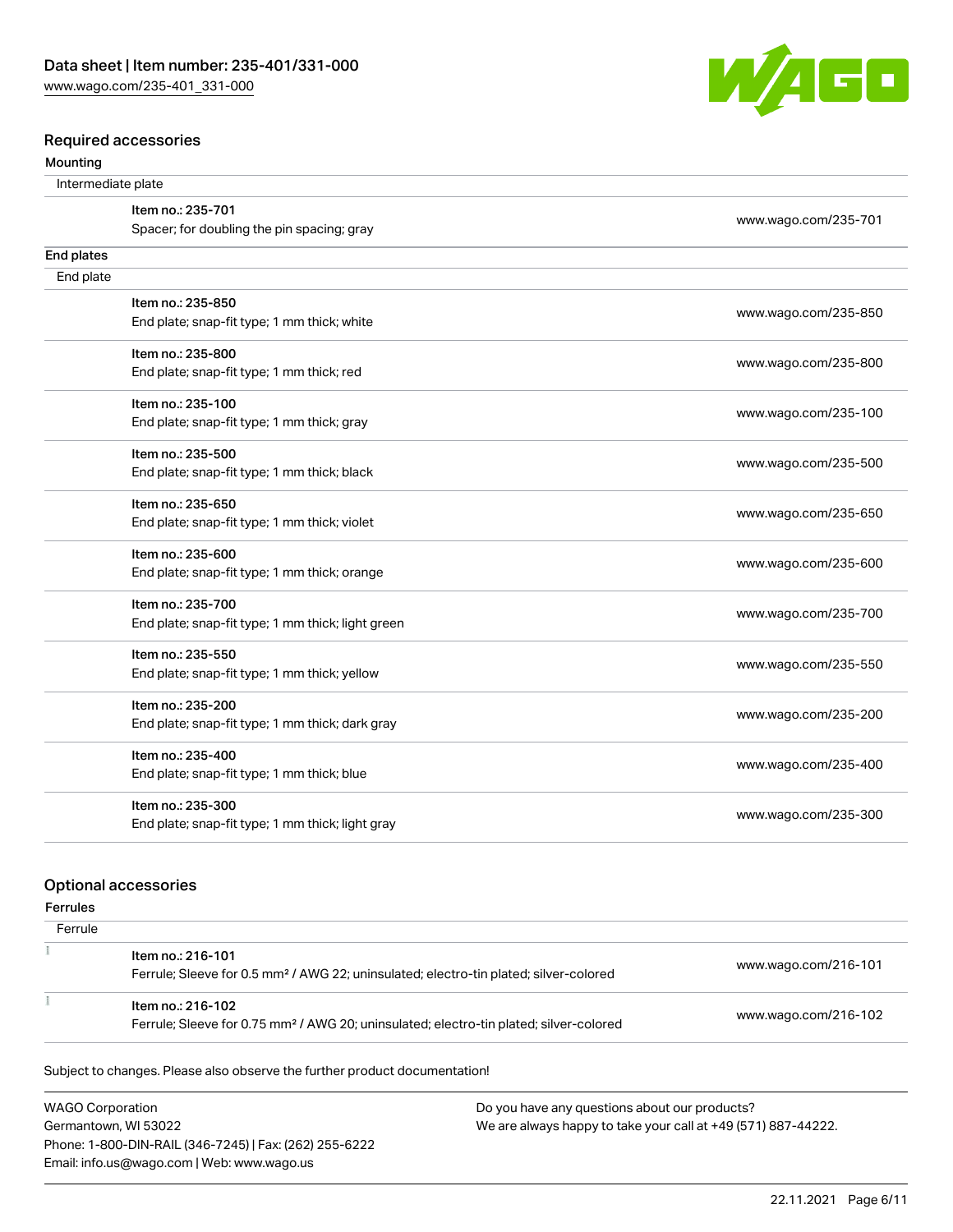## Data sheet | Item number: 235-401/331-000

[www.wago.com/235-401\\_331-000](http://www.wago.com/235-401_331-000)



|   | Item no.: 216-103<br>Ferrule; Sleeve for 1 mm <sup>2</sup> / AWG 18; uninsulated; electro-tin plated                                                                                   | www.wago.com/216-103 |
|---|----------------------------------------------------------------------------------------------------------------------------------------------------------------------------------------|----------------------|
|   | Item no.: 216-123<br>Ferrule; Sleeve for 1 mm <sup>2</sup> / AWG 18; uninsulated; electro-tin plated; silver-colored                                                                   | www.wago.com/216-123 |
|   | Item no.: 216-122<br>Ferrule; Sleeve for 0.75 mm <sup>2</sup> / AWG 20; uninsulated; electro-tin plated; silver-colored                                                                | www.wago.com/216-122 |
|   | Item no.: 216-142<br>Ferrule; Sleeve for 0.75 mm <sup>2</sup> / 18 AWG; uninsulated; electro-tin plated; electrolytic copper; gastight<br>crimped; acc. to DIN 46228, Part 1/08.92     | www.wago.com/216-142 |
|   | Item no.: 216-132<br>Ferrule; Sleeve for 0.34 mm <sup>2</sup> / AWG 24; uninsulated; electro-tin plated                                                                                | www.wago.com/216-132 |
|   | Item no.: 216-121<br>Ferrule; Sleeve for 0.5 mm <sup>2</sup> / AWG 22; uninsulated; electro-tin plated; silver-colored                                                                 | www.wago.com/216-121 |
|   | Item no.: 216-143<br>Ferrule; Sleeve for 1 mm <sup>2</sup> / AWG 18; uninsulated; electro-tin plated; electrolytic copper; gastight<br>crimped; acc. to DIN 46228, Part 1/08.92        | www.wago.com/216-143 |
|   | Item no.: 216-131<br>Ferrule; Sleeve for 0.25 mm <sup>2</sup> / AWG 24; uninsulated; electro-tin plated; silver-colored                                                                | www.wago.com/216-131 |
|   | Item no.: 216-141<br>Ferrule; Sleeve for 0.5 mm <sup>2</sup> / 20 AWG; uninsulated; electro-tin plated; electrolytic copper; gastight<br>crimped; acc. to DIN 46228, Part 1/08.92      | www.wago.com/216-141 |
|   | Item no.: 216-152<br>Ferrule; Sleeve for 0.34 mm <sup>2</sup> / AWG 24; uninsulated; electro-tin plated                                                                                | www.wago.com/216-152 |
| ۸ | Item no.: 216-203<br>Ferrule; Sleeve for 1 mm <sup>2</sup> / AWG 18; insulated; electro-tin plated; red                                                                                | www.wago.com/216-203 |
|   | Item no.: 216-202<br>Ferrule; Sleeve for 0.75 mm <sup>2</sup> / 18 AWG; insulated; electro-tin plated; gray                                                                            | www.wago.com/216-202 |
|   | Item no.: 216-151<br>Ferrule; Sleeve for 0.25 mm <sup>2</sup> / AWG 24; uninsulated; electro-tin plated                                                                                | www.wago.com/216-151 |
|   | Item no.: 216-201<br>Ferrule; Sleeve for 0.5 mm <sup>2</sup> / 20 AWG; insulated; electro-tin plated; white                                                                            | www.wago.com/216-201 |
|   | Item no.: 216-223<br>Ferrule; Sleeve for 1 mm <sup>2</sup> / AWG 18; insulated; electro-tin plated; red                                                                                | www.wago.com/216-223 |
|   | Item no.: 216-241<br>Ferrule; Sleeve for 0.5 mm <sup>2</sup> / 20 AWG; insulated; electro-tin plated; electrolytic copper; gastight<br>crimped; acc. to DIN 46228, Part 4/09.90; white | www.wago.com/216-241 |
|   | Item no.: 216-242<br>Ferrule; Sleeve for 0.75 mm <sup>2</sup> / 18 AWG; insulated; electro-tin plated; electrolytic copper; gastight<br>crimped; acc. to DIN 46228, Part 4/09.90; gray | www.wago.com/216-242 |
|   | Item no.: 216-222                                                                                                                                                                      | www.wago.com/216-222 |
|   | Subject to changes. Please also observe the further product documentation!                                                                                                             |                      |

WAGO Corporation Germantown, WI 53022 Phone: 1-800-DIN-RAIL (346-7245) | Fax: (262) 255-6222 Email: info.us@wago.com | Web: www.wago.us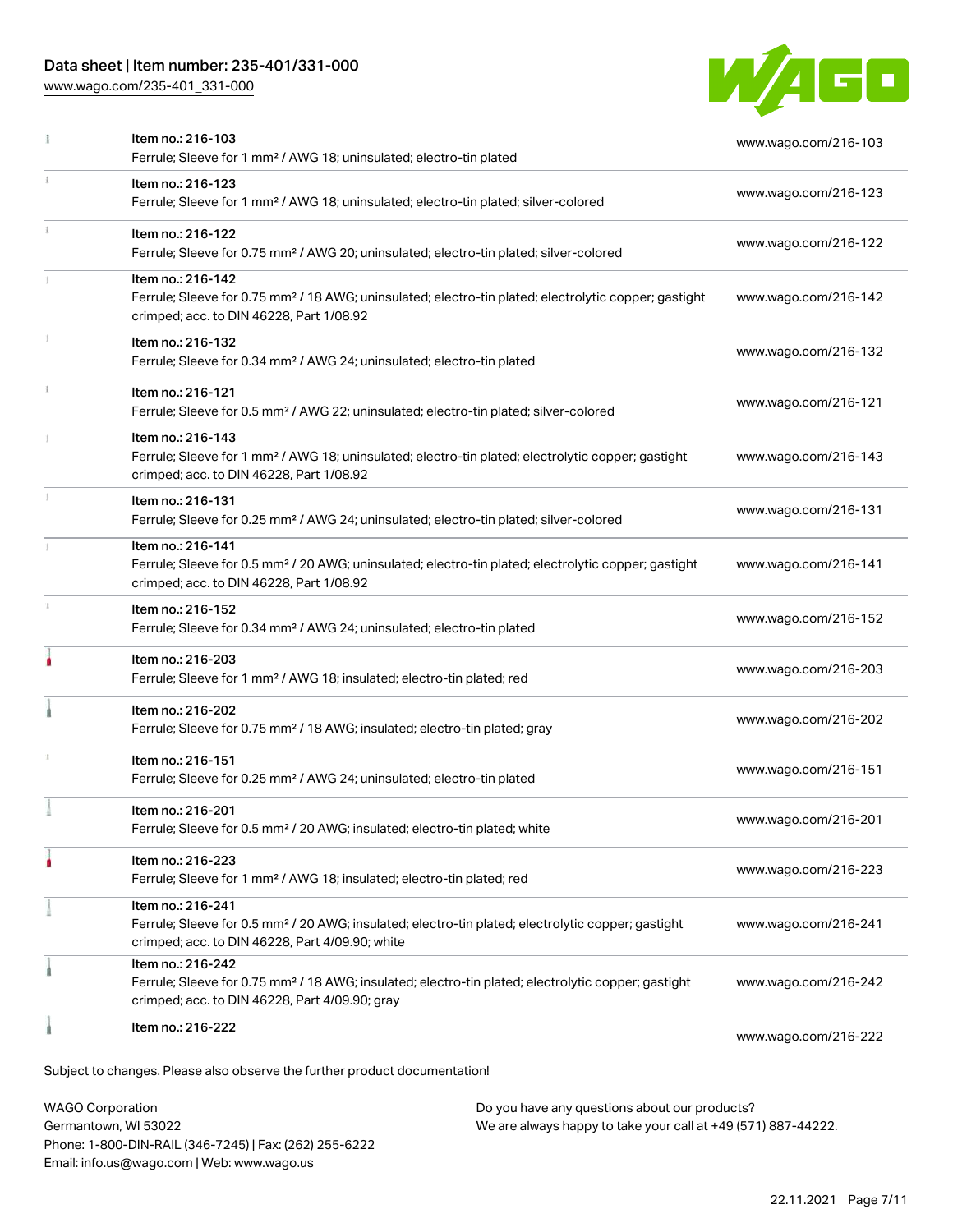[www.wago.com/235-401\\_331-000](http://www.wago.com/235-401_331-000)



|                     | Ferrule; Sleeve for 0.75 mm <sup>2</sup> / 18 AWG; insulated; electro-tin plated; gray                                                                                                                  |                                  |
|---------------------|---------------------------------------------------------------------------------------------------------------------------------------------------------------------------------------------------------|----------------------------------|
|                     | Item no.: 216-221<br>Ferrule; Sleeve for 0.5 mm <sup>2</sup> / 20 AWG; insulated; electro-tin plated; white                                                                                             | www.wago.com/216-221             |
| Ă                   | Item no.: 216-224<br>Ferrule; Sleeve for 1.5 mm <sup>2</sup> / AWG 16; insulated; electro-tin plated; black                                                                                             | www.wago.com/216-224             |
| ٠                   | Item no.: 216-243<br>Ferrule; Sleeve for 1 mm <sup>2</sup> / AWG 18; insulated; electro-tin plated; electrolytic copper; gastight crimped; www.wago.com/216-243<br>acc. to DIN 46228, Part 4/09.90; red |                                  |
| ۸                   | Item no.: 216-263<br>Ferrule; Sleeve for 1 mm <sup>2</sup> / AWG 18; insulated; electro-tin plated; electrolytic copper; gastight crimped; www.wago.com/216-263<br>acc. to DIN 46228, Part 4/09.90; red |                                  |
|                     | Item no.: 216-262<br>Ferrule; Sleeve for 0.75 mm <sup>2</sup> / 18 AWG; insulated; electro-tin plated; electrolytic copper; gastight<br>crimped; acc. to DIN 46228, Part 4/09.90; gray                  | www.wago.com/216-262             |
|                     | Item no.: 216-301<br>Ferrule; Sleeve for 0.25 mm <sup>2</sup> / AWG 24; insulated; electro-tin plated; yellow                                                                                           | www.wago.com/216-301             |
|                     | Item no.: 216-321<br>Ferrule; Sleeve for 0.25 mm <sup>2</sup> / AWG 24; insulated; electro-tin plated; yellow                                                                                           | www.wago.com/216-321             |
|                     | Item no.: 216-322<br>Ferrule; Sleeve for 0.34 mm <sup>2</sup> / 22 AWG; insulated; electro-tin plated; green                                                                                            | www.wago.com/216-322             |
| ٠                   | Item no.: 216-302<br>Ferrule; Sleeve for 0.34 mm <sup>2</sup> / 22 AWG; insulated; electro-tin plated; light turquoise                                                                                  | www.wago.com/216-302             |
| Tools               |                                                                                                                                                                                                         |                                  |
| Operating tool      |                                                                                                                                                                                                         |                                  |
|                     | Item no.: 210-657<br>Operating tool; Blade: 3.5 x 0.5 mm; with a partially insulated shaft; short; multicoloured                                                                                        | www.wago.com/210-657             |
|                     | Item no.: 210-720<br>Operating tool; Blade: 3.5 x 0.5 mm; with a partially insulated shaft; multicoloured                                                                                               | www.wago.com/210-720             |
| Marking accessories |                                                                                                                                                                                                         |                                  |
| Marking strip       |                                                                                                                                                                                                         |                                  |
|                     | Item no.: 210-332/500-202<br>Marking strips; as a DIN A4 sheet; MARKED; 1-16 (160x); Height of marker strip: 3 mm; Strip length 182<br>mm; Horizontal marking; Self-adhesive; white                     | www.wago.com/210-332<br>/500-202 |
|                     | Item no.: 210-332/500-206<br>Marking strips; as a DIN A4 sheet; MARKED; 33-48 (160x); Height of marker strip: 3 mm; Strip length<br>182 mm; Horizontal marking; Self-adhesive; white                    | www.wago.com/210-332<br>/500-206 |
|                     | Item no.: 210-332/500-205<br>Marking strips; as a DIN A4 sheet; MARKED; 1-32 (80x); Height of marker strip: 3 mm; Strip length 182<br>mm; Horizontal marking; Self-adhesive; white                      | www.wago.com/210-332<br>/500-205 |

#### Item no.: 210-332/500-204

Subject to changes. Please also observe the further product documentation!

WAGO Corporation Germantown, WI 53022 Phone: 1-800-DIN-RAIL (346-7245) | Fax: (262) 255-6222 Email: info.us@wago.com | Web: www.wago.us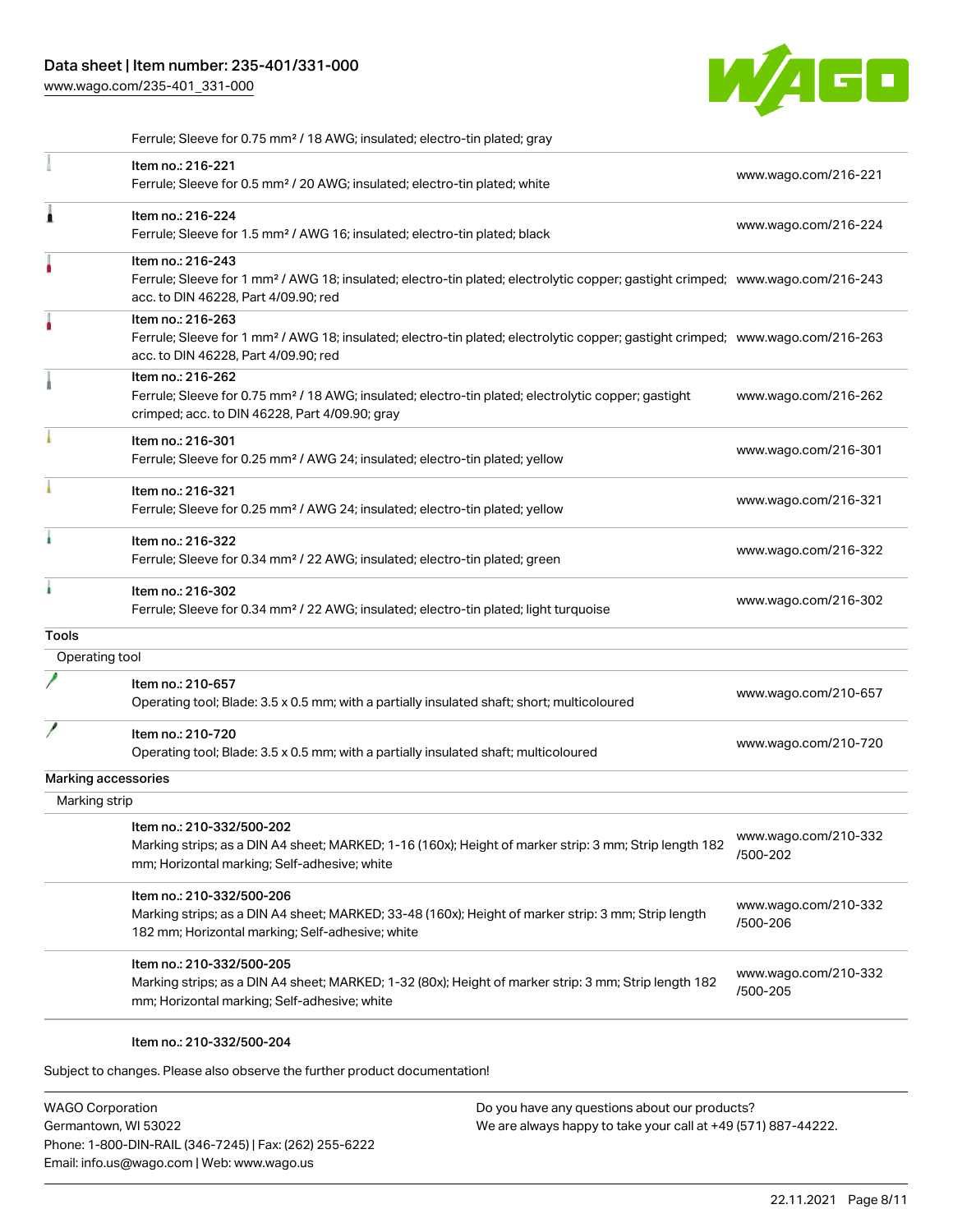

## Marking strips; as a DIN A4 sheet; MARKED; 17-32 (160x); Height of marker strip: 3 mm; Strip length 182 mm; Horizontal marking; Self-adhesive; white [www.wago.com/210-332](http://www.wago.com/210-332/500-204)

[/500-204](http://www.wago.com/210-332/500-204)

## Downloads Documentation

| <b>Additional Information</b> |            |          |          |
|-------------------------------|------------|----------|----------|
| Technical explanations        | 2019 Apr 3 | pdf      | Download |
|                               |            | 2.0 MB   |          |
|                               |            | pdf      | Download |
|                               |            | 125.0 kB |          |

## CAD files

### CAD data

| 2D/3D Models 235-401/331-000      | URL | Download |
|-----------------------------------|-----|----------|
| <b>CAE data</b>                   |     |          |
| EPLAN Data Portal 235-401/331-000 | URL | Download |
| ZUKEN Portal 235-401/331-000      | URL | Download |
| EPLAN Data Portal 235-401/331-000 | URL | Download |

#### PCB Design

| Symbol and Footprint 235-401/331-000                                                | URL | Download |
|-------------------------------------------------------------------------------------|-----|----------|
| CAx data for your PCB design, consisting of "schematic symbols and PCB footprints", |     |          |
| allow easy integration of the WAGO component into your development environment.     |     |          |

#### Supported formats:

- $\blacksquare$ Accel EDA 14 & 15
- $\blacksquare$ Altium 6 to current version
- $\blacksquare$ Cadence Allegro
- $\blacksquare$ **DesignSpark**
- П Eagle Libraries
- $\blacksquare$ KiCad
- $\blacksquare$ Mentor Graphics BoardStation
- $\blacksquare$ Mentor Graphics Design Architect

Subject to changes. Please also observe the further product documentation!

WAGO Corporation Germantown, WI 53022 Phone: 1-800-DIN-RAIL (346-7245) | Fax: (262) 255-6222 Email: info.us@wago.com | Web: www.wago.us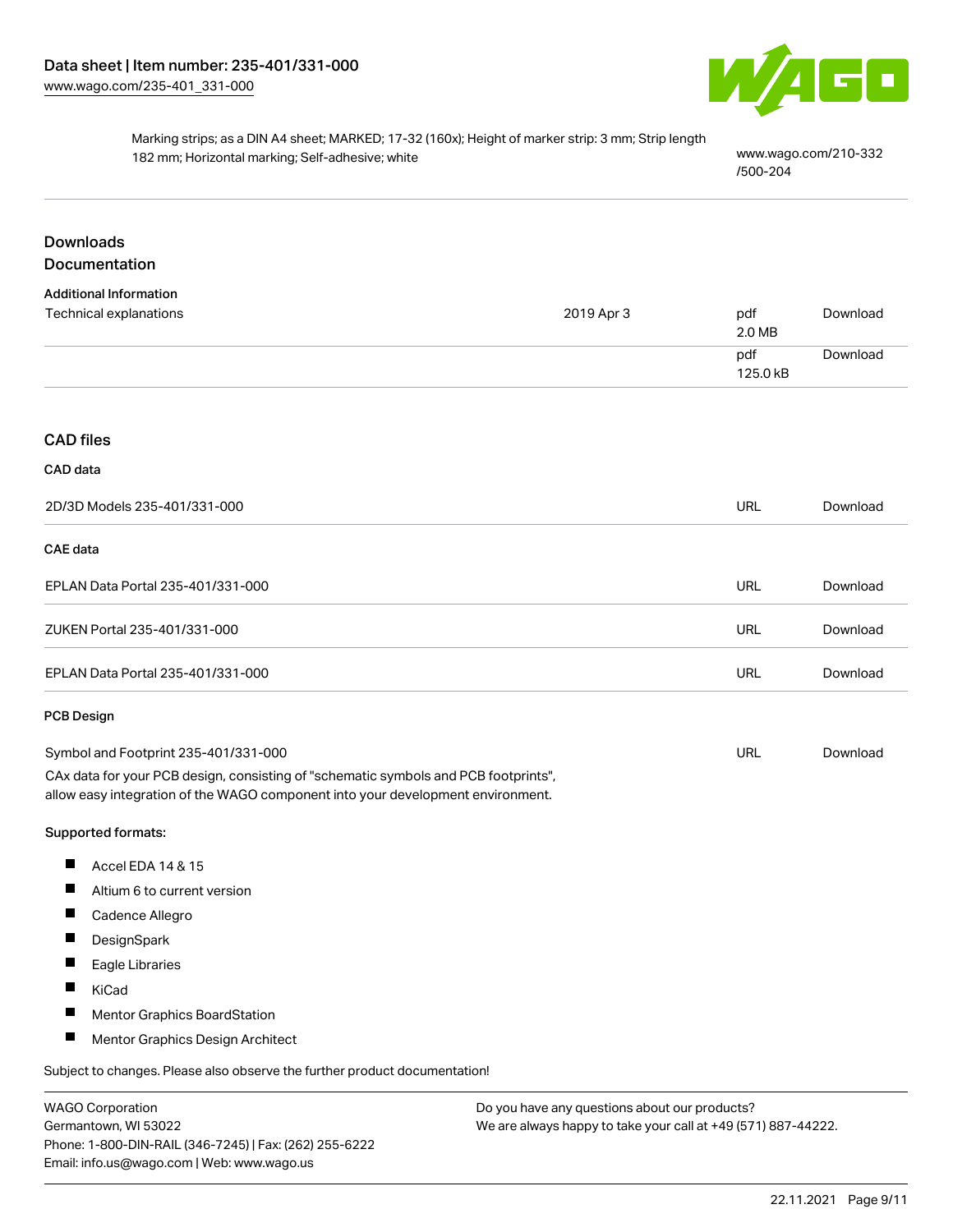

- П Mentor Graphics Design Expedition 99 and 2000
- $\blacksquare$ OrCAD 9.X PCB and Capture
- $\blacksquare$ PADS PowerPCB 3, 3.5, 4.X, and 5.X
- $\blacksquare$ PADS PowerPCB and PowerLogic 3.0
- $\blacksquare$ PCAD 2000, 2001, 2002, 2004, and 2006
- П Pulsonix 8.5 or newer
- $\blacksquare$ **STL**
- $\blacksquare$ 3D STEP
- $\blacksquare$ TARGET 3001!
- $\blacksquare$ View Logic ViewDraw
- $\blacksquare$ Quadcept
- $\blacksquare$ Zuken CadStar 3 and 4
- $\blacksquare$ Zuken CR-5000 and CR-8000

PCB Component Libraries (EDA), PCB CAD Library Ultra Librarian

## Environmental Product Compliance

#### Compliance Search

Environmental Product Compliance 235-401/331-000 Stackable PCB terminal block; push-button; 1.5 mm²; Pin spacing 5/5.08 mm; 1-pole; Push-in CAGE CLAMP®; 1,50 mm²; gray URL [Download](https://www.wago.com/global/d/ComplianceLinkMediaContainer_235-401_331-000)

### Installation Notes

#### Conductor termination



Inserting/removing fine-stranded conductors via push-button.



Insert/remove fine-stranded conductors with ferrules via push-button.



Insert solid conductors via push-in termination.

.<br>Subject to changes. Please also observe the further product documentation!

WAGO Corporation Germantown, WI 53022 Phone: 1-800-DIN-RAIL (346-7245) | Fax: (262) 255-6222 Email: info.us@wago.com | Web: www.wago.us